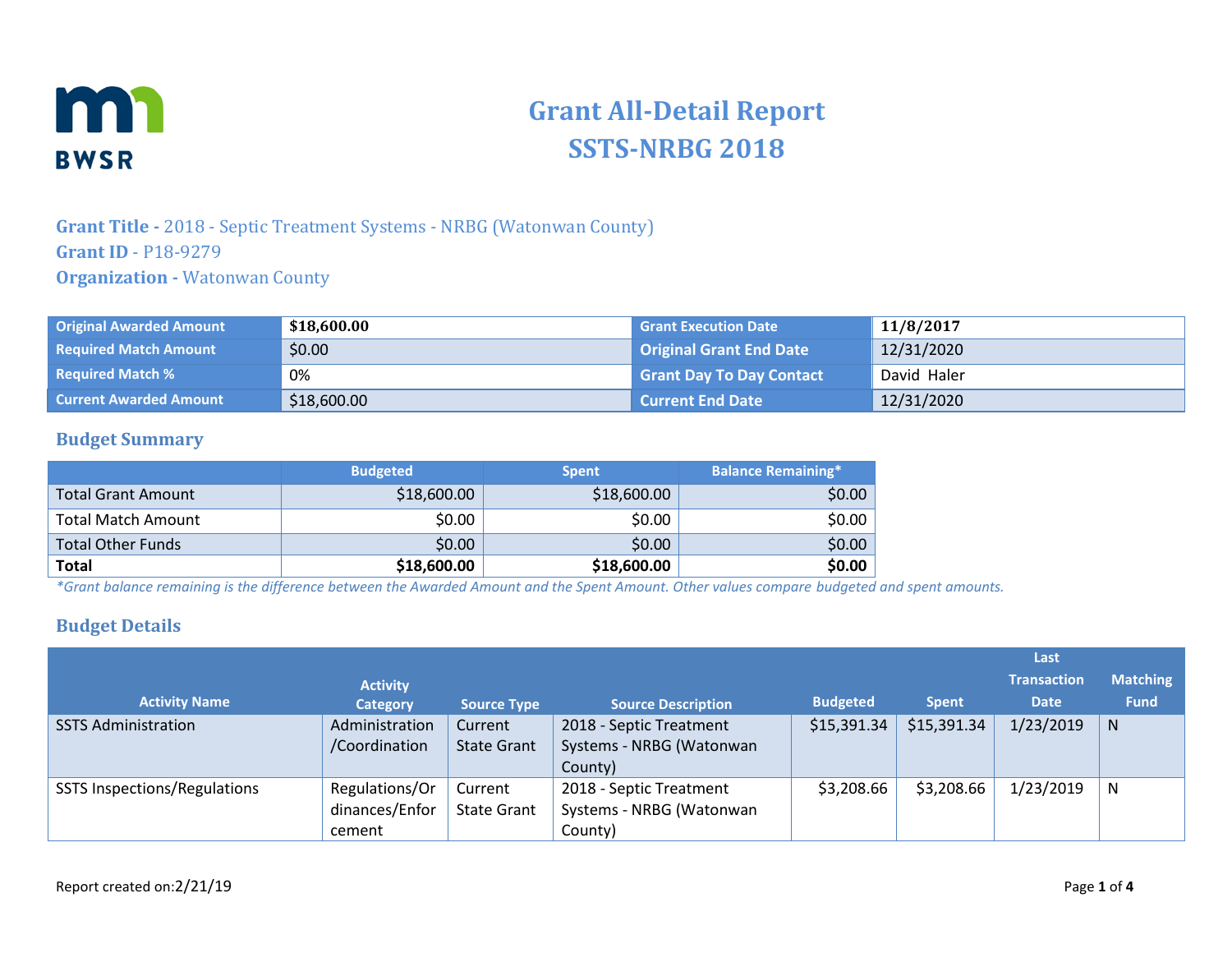#### **Activity Details Summary**

| <b>Activity Details</b>             | <b>Total Action Count</b> | <b>Total Activity Mapped</b> | <b>Proposed Size / Unit</b> | <b>Actual Size / Unit</b> |
|-------------------------------------|---------------------------|------------------------------|-----------------------------|---------------------------|
|                                     |                           |                              |                             |                           |
|                                     |                           |                              |                             |                           |
| <b>Proposed Activity Indicators</b> |                           |                              |                             |                           |

# **Activity Name Indicator Name Value & Units Waterbody Calculation Tool Comments Final Indicators Summary Indicator Name Total Value Total Value Total Value Unit**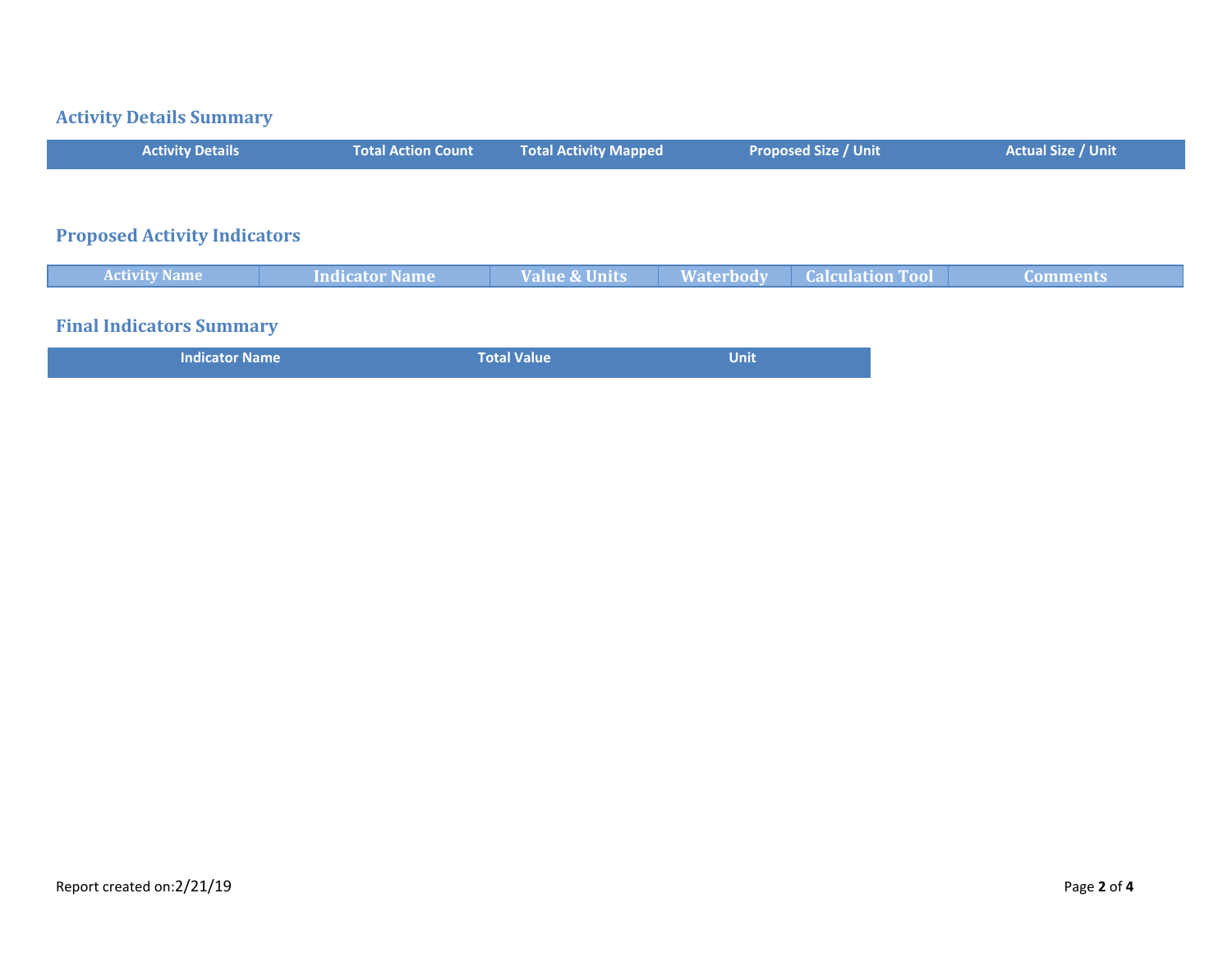## **Grant Activity**

| <b>Grant Activity - SSTS Administration</b> |                                                                                                                                                                                                                                                                                                                                                                                                                                                                                                                                                                                                                                                                                                                                                                                                                                                                                                                                                                    |                 |           |  |
|---------------------------------------------|--------------------------------------------------------------------------------------------------------------------------------------------------------------------------------------------------------------------------------------------------------------------------------------------------------------------------------------------------------------------------------------------------------------------------------------------------------------------------------------------------------------------------------------------------------------------------------------------------------------------------------------------------------------------------------------------------------------------------------------------------------------------------------------------------------------------------------------------------------------------------------------------------------------------------------------------------------------------|-----------------|-----------|--|
| <b>Description</b>                          | Continue to work with property owners to assure proper siting, design and installation of SSTS systems. Create and maintain<br>records of construction and certification activities. Attend required inspector certification and licensing classes. Prepare<br>annual MPCA SSTS Report.                                                                                                                                                                                                                                                                                                                                                                                                                                                                                                                                                                                                                                                                            |                 |           |  |
| <b>Category</b>                             | ADMINISTRATION/COORDINATION                                                                                                                                                                                                                                                                                                                                                                                                                                                                                                                                                                                                                                                                                                                                                                                                                                                                                                                                        |                 |           |  |
| <b>Start Date</b>                           | $1$ -Jan- $18$                                                                                                                                                                                                                                                                                                                                                                                                                                                                                                                                                                                                                                                                                                                                                                                                                                                                                                                                                     | <b>End Date</b> | 31-Dec-18 |  |
| <b>Has Rates and Hours?</b>                 | No                                                                                                                                                                                                                                                                                                                                                                                                                                                                                                                                                                                                                                                                                                                                                                                                                                                                                                                                                                 |                 |           |  |
| <b>Actual Results</b>                       | Staff provided assistance and information to property owners and septic contractors relating to rules, siting, inspection, and<br>maintenance of new and existing septic systems and worked on permitting and inspections of new SSTS installations. Staff<br>also attended training and completed reporting for the MPCA on the SSTS program. Kyla Schlomann attended SSTS inspector<br>certification classes. See attached SSTS Report.<br>2018 GRANT EXPENSES:<br>\$480.00-Soils CE-K Schlomann, D Haler<br>\$213.64-K Schlomann Training Hotel<br>\$40.84- K Schlomann Training Meals<br>\$265.00-K Schlomann Training Registration<br>\$94.57-K Schlomann Training Hotel<br>\$49.55-K Schlomann Training Meals<br>\$299.34-K Schlomann Training Hotel<br>\$100.00-K Schlomann, D Haler CE Registration<br>\$101.77-K Schlomann Training Meals<br>\$13746.63-K Schlomann Partial 2018 SSTS Admin Hrs. billed at \$42.64/Hr.<br>TOTAL 2018 GRANT EXP:\$15391.34 |                 |           |  |